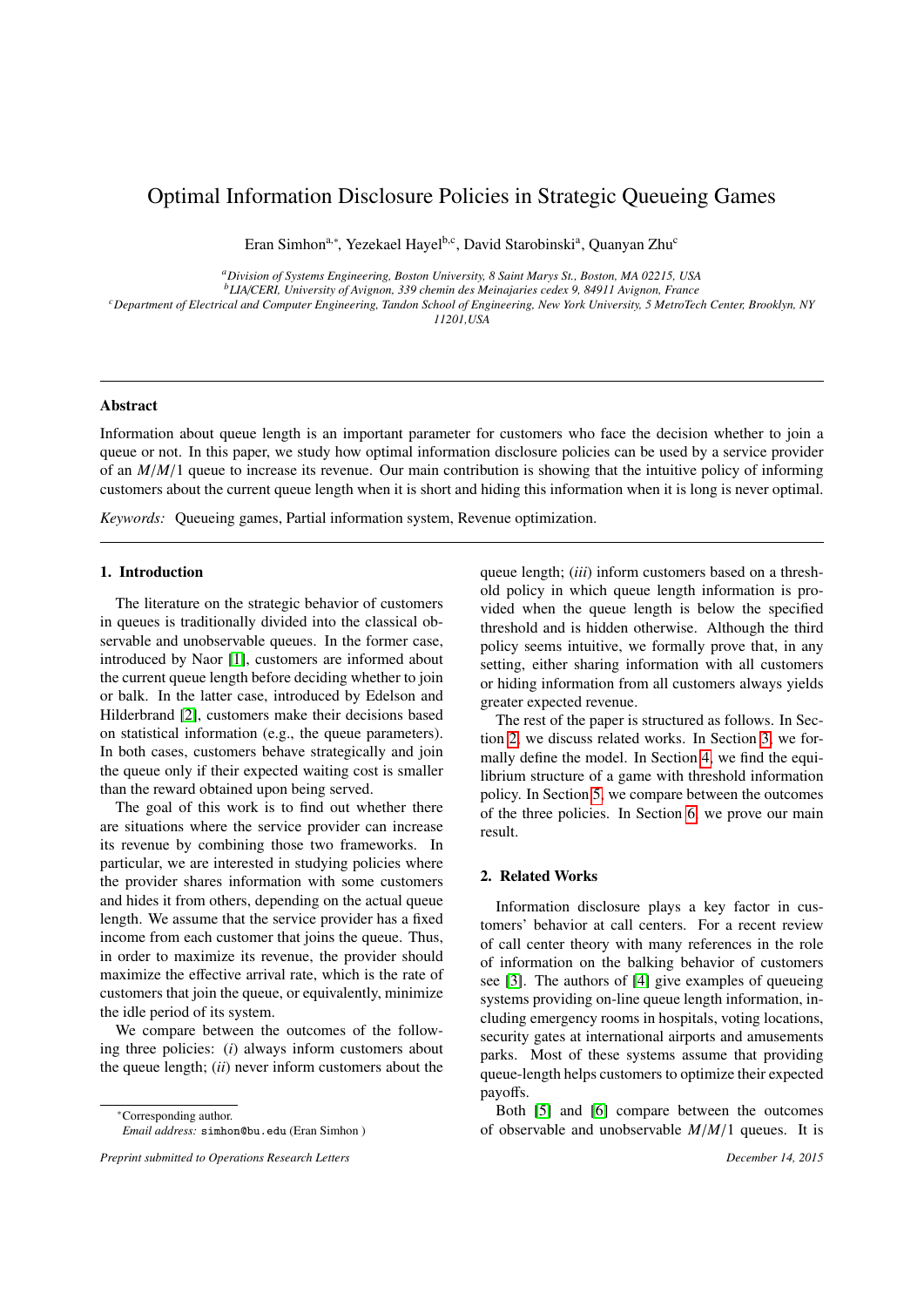shown that each model can outperform the other depending on the settings. In [\[7\]](#page-5-6), the authors consider a population with two types of customers: informed and uninformed. The proportion of informed customers is an exogenous parameter of the model. They analytically characterize the equilibrium and find that the effective incoming rate is unimodal with respect to the fraction of informed customers. A similar result is presented in [\[4\]](#page-5-3), where the model assumes that each customer follows a two-step decision process: (i) to buy or not to buy the information about the queue; (ii) to join or not join the queue. The characterization of an equilibrium strategy is based on an analysis of topological properties of the expected utility sets. The authors prove the existence and uniqueness of a symmetric Nash equilibrium.

In our work, we adopt a control-theoretic perspective. In particular, we are interested in finding the best information disclosure policy that should be used by a service provider in order to maximize its revenue. The fact that the disclosed information is statedependent complicates the analysis of the equilibrium. In [\[8\]](#page-5-7), the authors consider informed and uninformed customers, but the latter are non-strategic and follow a determined threshold policy. In [\[9\]](#page-5-8), the authors consider customers' decisions in observable and unobservable queueing games with endogenously determined arrivals and batch services. The equilibrium strategies are evaluated numerically.

#### <span id="page-1-0"></span>3. System Model

We consider a standard *<sup>M</sup>*/*M*/1/ FCFS queue system. The arrival rate is a Poisson process with mean  $\lambda$ . The service rate is exponential with mean  $1/\mu$ . We denote  $\rho = \lambda/\mu$  to be the *maximum* load of the queue (recall that customers do not always join the queue). The cost of each time unit spent at the queue (waiting and being served) is *C*. Without loss of generality we set  $C =$ 1. All customers have the same reward *R* from service, where  $R > 1/\mu$  (otherwise, no customer ever joins the queue).

The standard set-up in all the problems related to strategic behavior in queuing systems [\[10\]](#page-5-9) is that a new customer decides to join or to balk depending on her expected sojourn time in the queue and the reward obtained for service completion. The behavior of a new customer is highly dependent on her knowledge/information about the current queue length (the queue length at the instant of her arrival). Naturally, a customer will join the queue if and only if the expected sojourn time (which depends on the information about the queue length provided to her) is smaller than the reward.

We consider a state-dependent information disclosure policy, such that the control parameter  $u$  is a mapping from the queue length  $i$  into the interval  $[0, 1]$ . Then, the control  $u(i)$  for all  $i = 0, 1, \ldots$  is the probability that the provider gives the information to an arrival customer when there are *i* customers in the queue. We only consider stationary information disclosure policies, i.e. control policies that do not depend on time. If  $u(i) = 1$ , for all  $i \geq 0$ , then it is exactly the (fully) observable model presented by Naor [\[1\]](#page-5-0) and if  $u(i) = 0$ , for all  $i \geq 0$ , then it is the unobservable model presented by Edelson and Hilderbrand [\[2\]](#page-5-1). For the rest of the paper, the former information disclosure policy is denoted  $u_+$ and the latter policy is denoted *u*−.

The provider's objective is to maximize its revenue, generated through the service completion. Thus, it aims to maximize the utilization of the queue which is equivalent to minimizing the idle stationary probability of the queue, denoted by  $\pi_0$ . The optimization problem for the provider is the following:

$$
\min_{u\in\mathcal{U}}\pi_0^u,
$$

where  $U$  is the set of information disclosure policies/mapping from  $N$  to the interval  $[0, 1]$ . Based on Naor's model, we know that an informed customer will join if the queue length is strictly lower than the threshold  $L = |R\mu|$ . An uninformed customer makes her decision based on her expected sojourn time, denoted by  $W^U$ . We assume that the uninformed customers are aware of the policy used by the provider (this information can be obtained by trials or via exogenous sources). Thus, an uninformed customer can evaluate her sojourn time given the system parameters and the provider policy.

Getting results for all type of information disclosure policies can be complicated. Therefore, in this paper, we restrict our analysis to deterministic threshold information disclosure policies, which make sense in applicative contexts. The principle of revealing the queue length when the system is empty and not revealing it when the system is full seems intuitive. Revealing information when the queue is small should increase the incoming rate of customers. At the opposite, when the system is overloaded, the provider may aim not to scare incoming customers and give them the information about the queue length.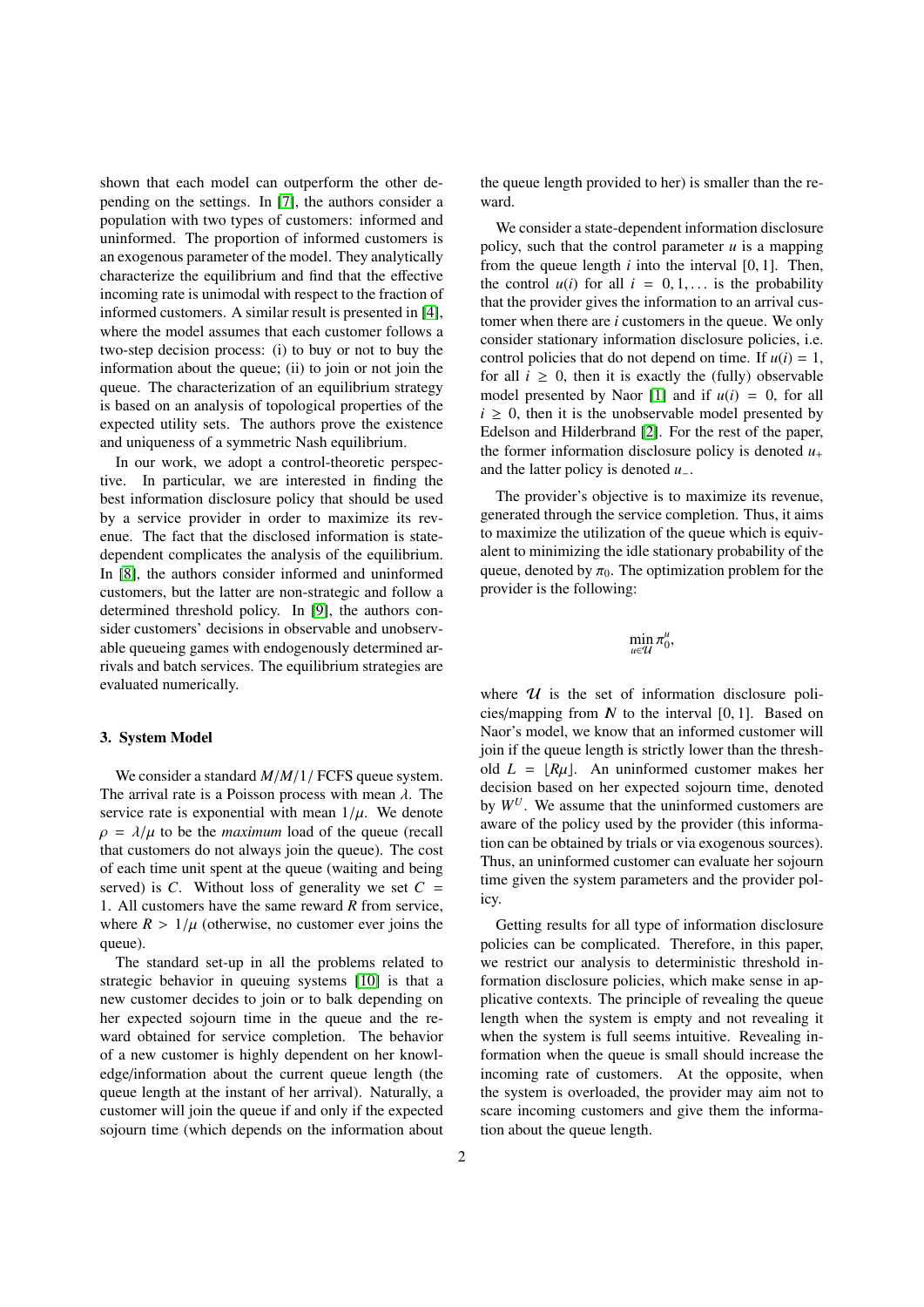#### <span id="page-2-0"></span>4. Equilibrium Analysis of Threshold Policies

In this section, we consider threshold policies, denoted  $u_D(.)$ , for which the provider informs all customers about the queue length if the actual queue length is below or equal some threshold *D* and does not inform them otherwise, that is,

<span id="page-2-2"></span>
$$
u_D(i) = \begin{cases} 1 & \text{if } i \leq D, \\ 0 & \text{if } i > D. \end{cases}
$$

Since an uninformed customer knows that the queue length is greater than *D*, her expected sojourn time, denoted  $W^U(D, q)$ , depends on the threshold *D* and on the decision of the other uninformed customers, denoted by *q*, where  $q \in [0, 1]$  represents the probability that an uninformed customer joins the queue (all customers are identical, hence we only consider symmetric strategies). We denote an equilibrium solution by  $q^*$ .

If  $D \geq L - 1$ , uninformed customers will never join the queue as their expected sojourn times, conditioned on the fact that the queue length is at least *L*, is necessarily higher than the reward *R* (recall that  $L = [R\mu]$ ). Thus, the unique equilibrium is  $q^* = 0$  and a threshold policy with a threshold  $D \geq L-1$  is equivalent to the observable model. Henceforth, we only consider threshold policies with  $D \in \{0, 1, \ldots, L-2\}$  (which also means that we only consider  $R\mu \ge 2$ ). Thus, at equilibrium, all informed customers join, while all uninformed customers join with probability *q*.

The evolution of the queue length process forms a Markov chain with transition rate  $\lambda$  from state *i* to state  $i + 1$  if  $i \le D$  and transition rate  $\lambda q$  otherwise. The transition rate from *i* to  $i - 1$  is  $\mu$  for all  $i > 0$ . The Markov chain is illustrated in Figure [1.](#page-2-1) This Markov chain is a birth-death process and the stationary distribution is given by

$$
\pi_{i} = \begin{cases}\n\pi_{0} \left(\frac{\lambda}{\mu}\right)^{i} & \text{if } i \leq D + 1, \\
\pi_{0} \frac{\lambda^{i} q^{i - D - 1}}{\mu^{i}} & \text{if } i > D + 1,\n\end{cases}
$$
\n(1)

where  $\pi_i$  is the stationary probability that the queue<br>length is equal to *i*. The idle stationary probability (i.e. length is equal to *i*. The idle stationary probability (i.e., the probability that the queue is empty) as a function of the threshold *D* and the joining probability  $q$  is given by:

$$
\pi_0(D, q) = \left[ \sum_{i=0}^{D+1} \left( \frac{\lambda}{\mu} \right)^i + \sum_{i=D+2}^{\infty} \frac{\lambda^i q^{i-D-1}}{\mu^i} \right]^{-1}
$$

$$
= \frac{(\lambda - \mu)(\lambda q - \mu)}{\lambda^2 (-1 + q)(\lambda/\mu)^D - \lambda q \mu + \mu^2}.
$$
 (2)



<span id="page-2-1"></span>Figure 1: A Markov chain representation of the system evolution. *D* is the threshold above which customers are not informed about the queue length and *q* is the probability that uninformed customers join the queue. In this example, we assume  $D < L - 1$ , that is, informed customers always join the queue.

We define  $\pi(i|i > D)$  to be the probability that the queue length is *i*, given that the queue length is higher than *D*. Using conditional probability rules, we obtain

<span id="page-2-3"></span>
$$
\pi(i|i > D) = \frac{\pi_i}{\sum_{j=D+1}^{\infty} \pi_j}.
$$
\n(3)

The expected sojourn time for an uninformed new customer is

<span id="page-2-4"></span>
$$
W^{U}(D,q) = \sum_{i=D+1}^{\infty} \frac{i+1}{\mu} \pi(i|i > D). \tag{4}
$$

Using Equation [\(1\)](#page-2-2) and Equation [\(3\)](#page-2-3), we can express the expected sojourn time:

$$
W^{U}(D,q) = \frac{\sum_{i=D+1}^{\infty} \pi_i \frac{i+1}{\mu}}{\sum_{i=D+1}^{\infty} \pi_i} = \frac{1+D}{\mu} + \frac{1}{\mu - \lambda q}.
$$
 (5)

We next aim to determine the equilibrium strategy *q* ∗ which determines if an uninformed customer joins the queue or not. First, we prove the existence and uniqueness of the equilibrium.

Lemma 1. *A game with a threshold information policy has a unique equilibrium.*

*Proof.* Joining when the queue length is smaller than *L* and balking otherwise is a dominant strategy for the informed customers, hence unique. Given the behavior of the informed customers, we next analyze the behavior of the uninformed customers.

<span id="page-2-5"></span>From Equation [\(5\)](#page-2-4), we deduce that the expected payoff of an uninformed customer that joins (i.e.,  $W^U(D, q)$ ) is decreasing with *q*, while the expected payoff of balking *R* does not depend on *q*. Hence, the two payoff functions either intersect once or do not intersect. In the latter case, we will have a unique pure equilibrium where all uninformed customers join  $(q^* = 1)$  or all of them balk  $(q^* = 0)$ ; depending on which expected payoff is greater. In the former case, the intersection point forms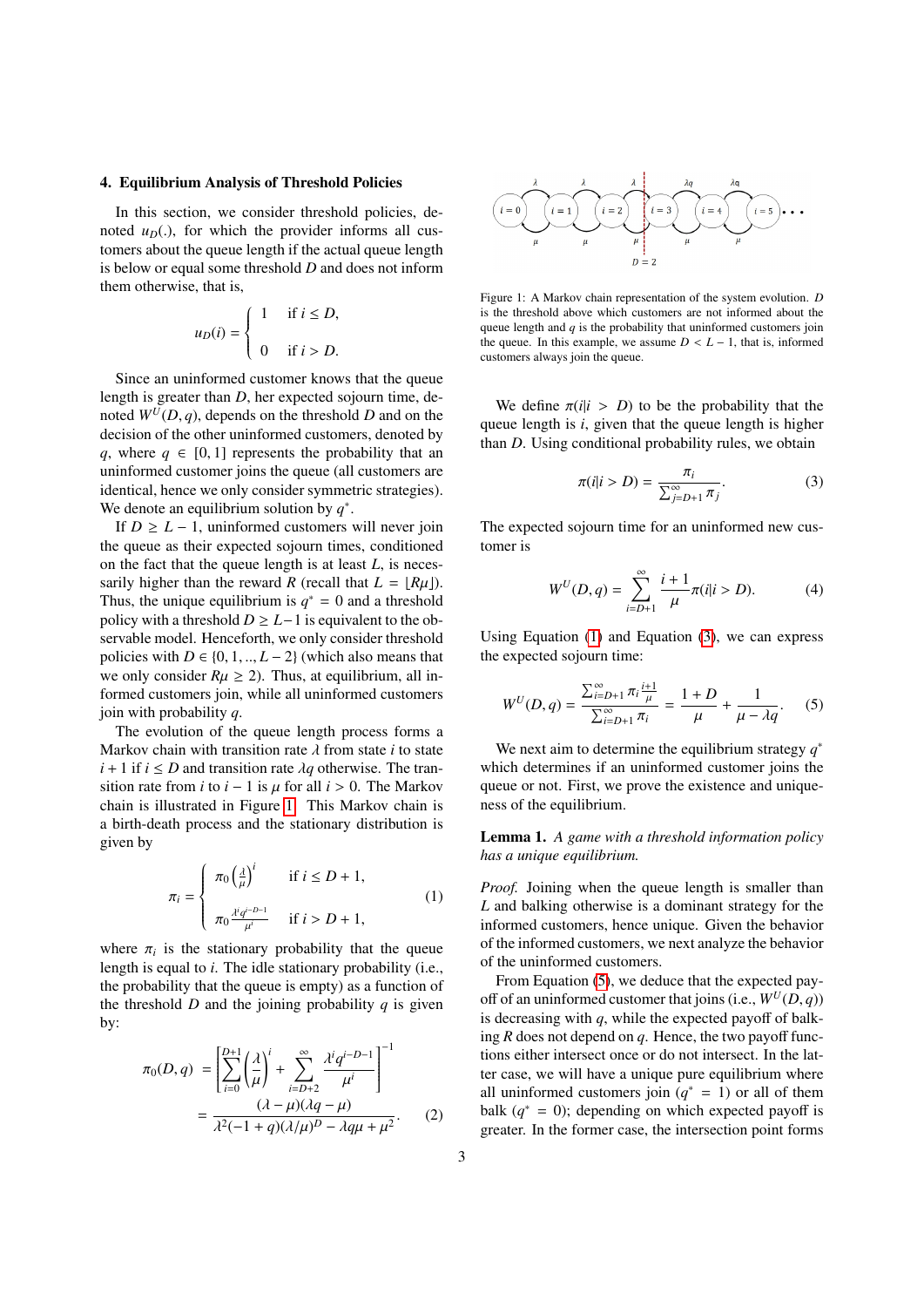a mixed equilibrium. The fact that the expected payoff of joining is decreasing with *q*, while the expected payoff of balking does not depend on *q* means that the game has the "avoid-the-crowd" property which guarantees that the equilibrium is unique (see Chapter 1 in [\[10\]](#page-5-9)).  $\Box$ 

We start the equilibrium analysis with the simple case  $\rho$  < 1 and  $R > 1/(\mu - \lambda)$ . In this case, if policy  $\mu_{-}$  is used, then all customers join the queue because the expected sojourn time when all the customers join is  $1/(\mu - \lambda)$ . This outcome is obviously optimal for the provider and no other policy can outperform it. In any other case, an equilibrium where all customers join does not exist, namely at equilibrium  $q \lt 1$ . Henceforth, we focus on that scenario which implies that either the system is overloaded, that is  $\rho > 1$ , or it is underloaded with bounded reward, that is  $\rho < 1$  and  $R < 1/(\mu - \lambda)$ .

The unique equilibrium might be a pure equilibrium with  $q^* = 0$  or a mixed equilibrium with  $q^* \in (0, 1)$ . In the case of a pure equilibrium an uninformed customer the case of a pure equilibrium, an uninformed customer knows that the queue length is exactly  $D + 1$  (since no uninformed customer joins the queue), and hence her expected sojourn time is  $(D+2)/\mu$ . In order for  $q = 0$  to be an equilibrium, an uninformed customer should not be better off by joining, which implies that

$$
D + 2 \ge R\mu \ge \lfloor R\mu \rfloor = L. \tag{6}
$$

Since we only consider threshold policies with  $D \leq L -$ 2, we deduce that a pure equilibrium exists only if  $R\mu$  =  $D + 2$ .

Next, we study the case of having a mixed equilibrium. We derive the fraction of uninformed customers that join the queue, by using the property that at a mixed equilibrium, each player must be indifferent between the actions of joining and not joining the queue. Hence, at equilibrium,  $W^U(D, q^*) = R$ . By isolating *q* in Equation (5), we get tion  $(5)$ , we get

$$
q^* = \frac{\mu(R\mu - D - 2)}{\lambda(R\mu - D - 1)}.
$$
 (7)

Since a pure equilibrium with  $q^* = 0$  only exists when  $R\mu = D + 2$ , the equation above captures both the case of a mixed equilibrium and the case of a pure equilibrium.

From Equation [\(7\)](#page-3-1), we obtain the customers' equilibrium strategy under an information disclosure policy  $u_D$ adopted by the provider. This result is summarized with the following theorem.

<span id="page-3-2"></span>Theorem 1. *If a provider uses the information disclosure policy*  $u_D(\cdot)$ *, all informed customers join the queue* 

*if the queue length is strictly smaller than L. Uninformed customers join the queue with probability q*<sup>∗</sup> (*D*)*, where*

$$
q^*(D) = \begin{cases} 0, & \text{if } D \ge L - 1, \\ \frac{\mu(R\mu - D - 2)}{\lambda(R\mu - D - 1)}, & \text{otherwise.} \end{cases}
$$

#### <span id="page-3-0"></span>5. Comparison of Policies

Using Theorem [1,](#page-3-2) we next determine the optimal information disclosure policy that the provider should adopt in order to optimize its revenue. Toward this end, we derive and compare the idle stationary probabilities, at equilibrium, for the three types of policies:  $u_D$ ,  $u_-\$  and *u*<sub>+</sub>. We ignore the case of *D* ≥ *L*−1 since it is equivalent to the policy  $u_+$ .

For deriving the idle stationary probability when a threshold policy  $u_D$  is used, we substitute Equation [\(7\)](#page-3-1) into Equation [\(2\)](#page-2-5) (i.e., replacing  $q$  with  $q^*$ ). We obtain that at equilibrium

$$
\pi_0^*(D) = \frac{\mu - \lambda}{\mu - \lambda \rho^D [\rho (R\mu - 1 - D) - (R\mu - 2 - D)]}.
$$
 (8)

When sharing queue length information with all customers, we have, at equilibrium, an *<sup>M</sup>*/*M*/1/*<sup>L</sup>* queue (i.e., a queue with finite capacity *L*). This type of queue was studied in [\[11\]](#page-5-10) and the idle stationary probability is

<span id="page-3-4"></span><span id="page-3-3"></span>
$$
\pi_0^{u_+} = \frac{\mu - \lambda}{\mu - \lambda \rho^{\lfloor R \mu \rfloor}}.
$$
\n(9)

Finally, when no information is shared with customers there is a unique mixed equilibrium (recall that  $R > 1/\mu$  and either  $\rho > 1$  or  $R < 1/(\mu - \lambda)$  and, hence, there is no pure equilibrium in this case). The effective arrival rate is  $\lambda q^*$ . Since all customers are indifferent<br>between joining and balking, the following holds: between joining and balking, the following holds:

$$
R = \frac{1}{\mu - \lambda q^*}.\tag{10}
$$

<span id="page-3-1"></span>By isolating *q*<sup>\*</sup> and substituting it in the equation  $\pi_0^{\mu_-} = 1 - \frac{\lambda \sigma^*}{\mu}$  we get that  $1 - \lambda q^*/\mu$ , we get that

$$
\pi_0^{\mu_-} = \frac{1}{R\mu}.\tag{11}
$$

To compare between the performances of the different policies, we distinguish between the case of an overloaded queue (i.e.,  $\rho > 1$ ) and that of an underloaded queue (i.e.,  $\rho < 1$ ). Note that the strategic behavior of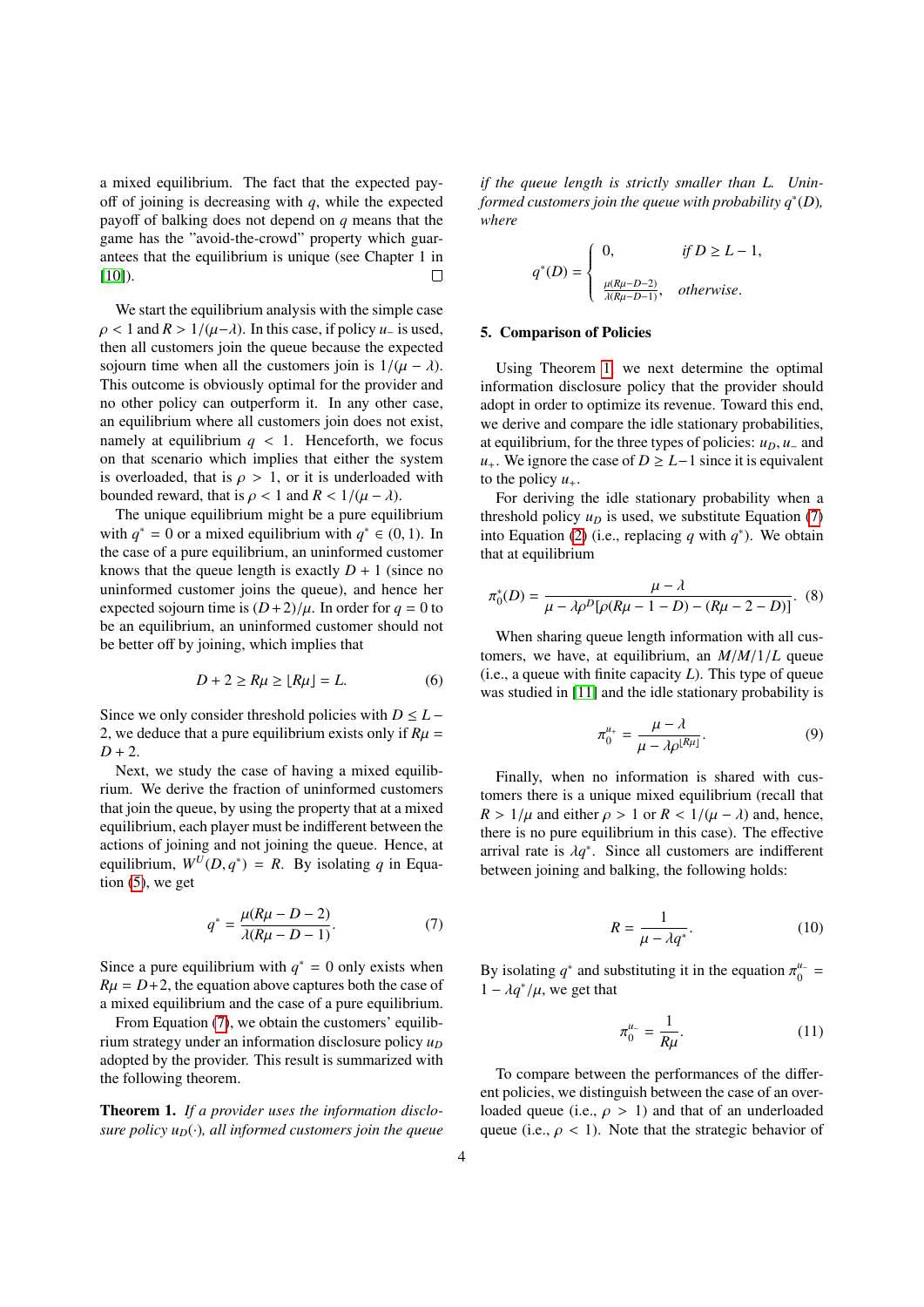

<span id="page-4-1"></span>Figure 2: A queue with  $\lambda = 9.8$ ,  $\mu = 10$  and  $R = 2$ . The optimal policy is *u*−.

the customers guarantees that the effective load is always smaller than one.

Next, we show that in an overloaded queue, for any value of *R* and  $D \in \{0, 1, \ldots, L - 2\}$ , we always have ..<br>π  $\psi_0^*(D) > \pi_0^{u_+}$ . Similarly, in an underloaded queue case,<br>\*(D) >  $\pi^{u_-}$  always holds. Hence:  $\sigma_0^{\mu}$ <sup> $\sigma$ </sup> always holds. Hence:

<span id="page-4-3"></span>Theorem 2. *Considering the set of deterministic threshold based information disclosure policies. To maximize its revenue, a service provider must either use the full information policy u*<sup>+</sup> *or the empty information policy u*−*.*

*Proof.* See Section 6. 
$$
\Box
$$

In other words, it is never optimal to use a partial information policy, based on the queue length, which is somewhat counter-intuitive.

Figure [2](#page-4-1) shows the stationary idle probability when different threshold values are used in an underloaded queue with  $\lambda = 9.8$ ,  $\mu = 10$  and  $R = 2$ . In this case  $L = 20$ . Thus, we consider threshold policies from 0 to 18. We can see from the figure that the idle stationary probability of any threshold policy is always greater than *u*−. For some threshold values, it is also greater than  $u_+$ .

In Figure [3,](#page-4-2) we consider an overloaded queue with  $\lambda = 11$ ,  $\mu = 10$  and  $R = 2$ . In this case, the idle stationary probability of any threshold policy from 0 to 18 is bounded between  $u_-\$  and  $u_+\$ . This time, the policy that minimizes the idle probability is to always inform customers about the queue length, i.e.  $u_+$ .

#### <span id="page-4-0"></span>6. Proof of Theorem [2](#page-4-3)

We split the proof into two cases. In the first case, we assume that  $\rho > 1$ . For this case, we will show that



<span id="page-4-2"></span>Figure 3: A queue with  $\lambda = 11$ ,  $\mu = 10$  and  $R = 2$ . The optimal policy is  $u_{+}$ .

 $\pi_0(D) > \pi_0^{u_+}$ . Then, we study the case of  $\rho < 1$ , for which we show that  $\pi_0(D) > \pi^{u_-}$ which we show that  $\pi_0(D) > \pi_0^{\mu_-}$ .<br>From Equation (8) and Equation

From Equation [\(8\)](#page-3-3) and Equation [\(9\)](#page-3-4), we deduce that we can prove the first case by showing that:

$$
\rho^{\lfloor R\mu \rfloor} > \rho^D[\rho(R\mu - 1 - D) - (R\mu - 2 - D)], \qquad (12)
$$

which is equivalent to showing that

$$
\rho^{\lfloor R\mu \rfloor - D} > (\rho - 1)(R\mu - 1 - D) + 1. \tag{13}
$$

We define  $M = R\mu - D - 1$  and observe that

$$
\rho^{\lfloor R\mu \rfloor - D} > \rho^{R\mu - D - 1} \tag{14}
$$

(recall that  $\rho > 1$ ). Thus, we can prove our claim by showing that for any  $M \in [R\mu - |R\mu| + 1, R\mu - 1]$  and  $\rho > 1$ ,

$$
f(M) \stackrel{\Delta}{=} \rho^M - (\rho - 1)M - 1 \ge 0.
$$
 (15)

We note that the smallest possible value of *M* is 1. Since  $f(1) = 0$ , showing that the derivative of  $f(M)$  is non-negative will be the final step for proving the first case. The derivative of  $f(M)$  with respect to  $M$  is given by

$$
f' = \rho^M \ln(\rho) - \rho + 1. \tag{16}
$$

Thus, we need to show that

<span id="page-4-4"></span>
$$
\ln(\rho) \ge \frac{\rho - 1}{\rho^M}.\tag{17}
$$

Using the First Mean Value Theorem for Integrals [\[12\]](#page-5-11), one can show that  $ln(x) \ge (x - 1)/x$ , for any  $x > 0$ . Thus, Equation [\(17\)](#page-4-4) holds true and we conclude that the derivative of  $f(M)$  is non-negative.